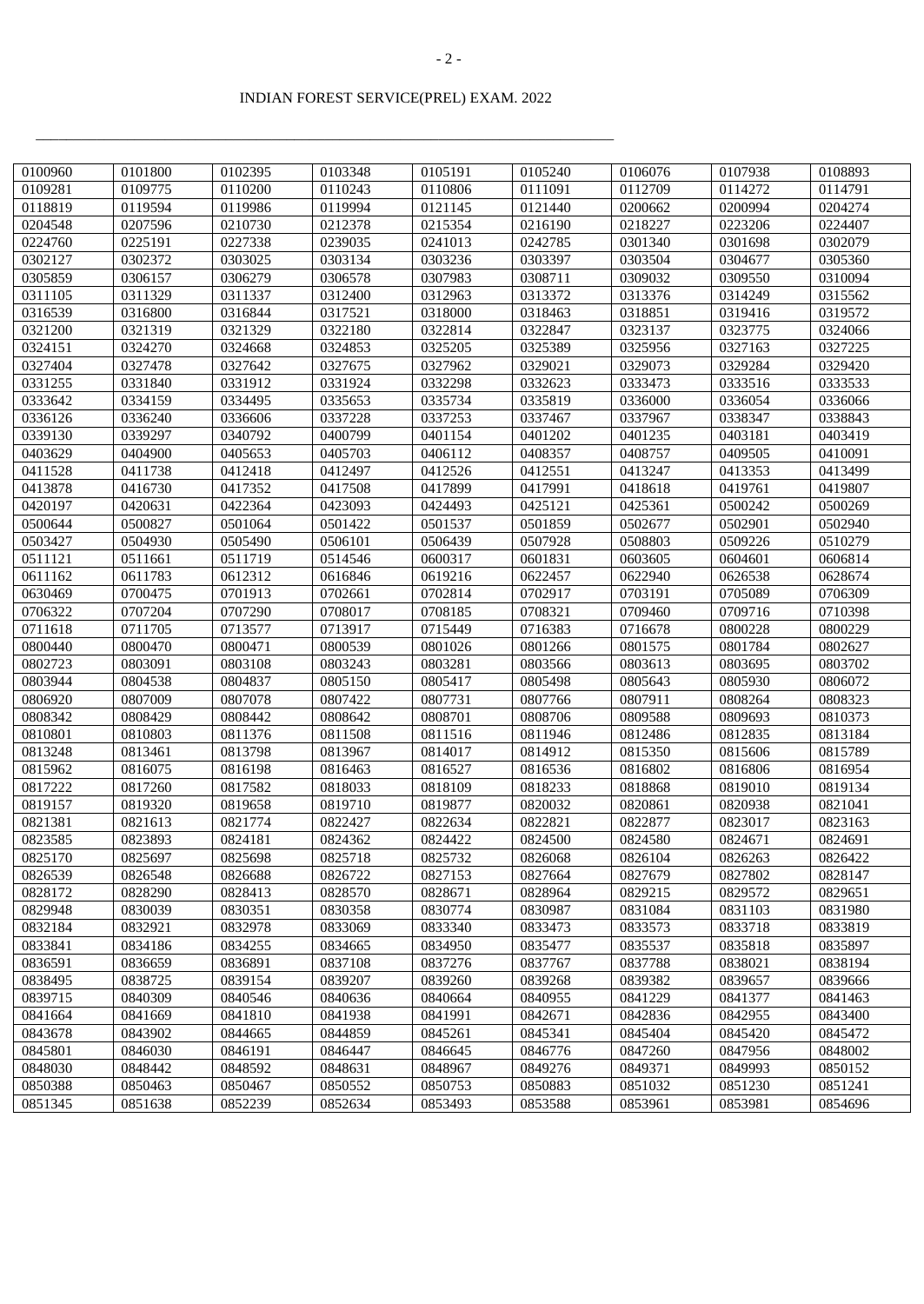\_\_\_\_\_\_\_\_\_\_\_\_\_\_\_\_\_\_\_\_\_\_\_\_\_\_\_\_\_\_\_\_\_\_\_\_\_\_\_\_\_\_\_\_\_\_\_\_\_\_\_\_\_\_\_\_\_\_\_\_\_\_\_\_\_\_\_\_\_\_\_\_\_\_\_\_

| 0854727 | 0854801 | 0854912 | 0855379 | 0855387 | 0855456 | 0855543 | 0855628 | 0855680 |
|---------|---------|---------|---------|---------|---------|---------|---------|---------|
| 0856058 | 0856264 | 0857003 | 0857216 | 0857501 | 0858609 | 0858686 | 0858972 | 0859018 |
| 0859048 | 0859105 | 0859220 | 0859237 | 0859480 | 0859601 | 0859618 | 0859733 | 0859932 |
| 0860351 | 0860500 | 0860669 | 0860724 | 0860818 | 0860840 | 0861119 | 0861153 | 0861195 |
| 0861268 | 0861894 | 0862223 | 0862480 | 0862525 | 0862622 | 0862659 | 0863000 | 0863067 |
| 0863094 | 0863474 | 0863837 | 0864215 | 0864498 | 0865062 | 0865416 | 0865460 | 0865551 |
| 0865598 | 0865674 | 0865863 | 0865956 | 0866012 | 0866211 | 0866388 | 0866451 | 0866580 |
| 0866751 | 0866859 | 0866945 | 0866961 | 0867385 | 0867720 | 0867779 | 0867933 | 0867949 |
| 0868177 | 0868282 | 0868856 | 0869215 | 0869463 | 0870030 | 0870141 | 0870534 | 0870551 |
| 0870662 | 0871034 | 0871153 | 0871270 | 0871449 | 0871525 | 0871760 | 0871908 | 0871938 |
| 0872747 | 0872807 | 0873067 | 0873160 | 0873206 | 0873441 | 0873457 | 0873484 | 0873597 |
| 0873840 | 0873895 | 0874445 | 0874457 | 0874971 | 0875107 | 0875267 | 0875296 | 0875343 |
| 0875422 | 0875824 | 0875907 | 0876177 | 0876219 | 0876643 | 0876703 | 0876856 | 0877647 |
| 0877928 | 0878460 | 0878542 | 0879273 | 0879331 | 0879901 | 0879981 | 0880032 | 0880249 |
| 0880488 | 0880685 | 0881357 | 0881432 | 0881818 | 0881850 | 0881967 | 0881974 | 0882714 |
| 0883139 | 0883317 | 0883448 | 0883484 | 0883728 | 0884095 | 0884099 | 0884147 | 0884724 |
| 0884837 | 0884874 | 0884905 | 0885063 | 0885238 | 0885389 | 0885873 | 0885952 | 0886197 |
| 0886233 | 0886709 | 0886816 | 0886869 | 0886927 | 0887033 | 0887057 | 0887542 | 0887721 |
| 0887928 | 0888001 | 0888312 | 0888376 | 0888736 | 0888742 | 0888848 | 0888992 | 0889268 |
| 0889339 | 0889370 | 0901241 | 0902228 | 0904280 | 0910624 | 0914402 | 0914967 | 1000214 |
| 1000501 | 1000567 | 1000738 | 1002406 | 1002547 | 1002598 | 1002879 | 1002962 | 1003582 |
| 1004269 | 1005096 | 1005288 | 1006624 | 1006676 | 1006915 | 1007183 | 1007590 | 1007882 |
| 1007920 | 1007922 | 1008047 | 1008066 | 1008308 | 1008539 | 1009421 | 1009940 | 1010242 |
| 1010736 | 1011502 | 1012028 | 1012728 | 1013075 | 1013321 | 1013411 | 1013802 | 1014033 |
| 1014701 | 1014721 | 1016272 | 1016723 | 1016803 | 1018416 | 1019267 | 1019858 | 1019872 |
| 1020726 | 1020788 | 1020923 | 1021067 | 1021431 | 1022101 | 1023247 | 1023490 | 1025005 |
| 1025448 | 1025532 | 1026112 | 1026133 | 1026300 | 1027045 | 1027418 | 1027542 | 1027590 |
| 1027693 | 1028508 | 1028941 | 1029042 | 1030361 | 1030446 | 1030665 | 1030805 | 1030868 |
| 1031454 | 1031877 | 1033059 | 1033494 | 1033663 | 1034219 | 1034646 | 1034891 | 1035422 |
| 1035460 | 1036750 | 1037048 | 1037169 | 1037378 | 1038108 | 1038165 | 1039034 | 1039948 |
| 1040192 | 1040577 | 1041070 | 1041189 | 1041542 | 1041683 | 1042331 | 1042425 | 1043944 |
| 1044292 | 1044310 | 1045128 | 1045811 | 1045850 | 1046381 | 1046584 | 1047173 | 1047245 |
| 1047674 | 1047920 | 1048208 | 1048895 | 1048993 | 1101345 | 1101928 | 1103149 | 1103542 |
| 1104396 | 1104810 | 1105658 | 1106017 | 1106023 | 1106562 | 1106747 | 1106940 | 1107177 |
| 1107324 | 1107716 | 1107959 | 1108272 | 1108783 | 1108883 | 1109047 | 1109847 | 1109973 |
| 1111015 | 1111246 | 1111870 | 1112000 | 1112132 | 1112210 | 1112306 | 1112413 | 1113254 |
| 1113379 | 1113772 | 1113855 | 1114378 | 1114579 | 1115816 | 1115899 | 1115932 | 1116444 |
| 1116486 | 1117220 | 1117450 | 1119743 | 1120130 | 1121009 | 1121156 | 1123221 | 1123224 |
| 1123282 | 1123742 | 1124488 | 1124787 | 1125414 | 1125620 | 1127244 | 1128704 | 1129379 |
| 1129738 | 1130163 | 1130280 | 1131609 | 1131954 | 1132392 | 1132650 | 1132777 | 1133632 |
| 1134100 | 1135139 | 1136226 | 1136286 | 1136419 | 1136619 | 1137934 | 1138012 | 1138425 |
| 1138906 | 1139123 | 1139158 | 1139291 | 1139740 | 1140027 | 1140243 | 1141111 | 1141215 |
| 1142135 | 1142319 | 1142736 | 1143562 | 1144379 | 1145168 | 1145199 | 1145437 | 1145464 |
| 1145490 | 1145499 | 1200762 | 1201422 | 1201783 | 1202953 | 1203051 | 1205310 | 1205413 |
| 1205690 | 1205834 | 1206203 | 1206239 | 1206899 | 1207058 | 1207355 | 1208027 | 1208311 |
| 1208380 | 1208892 | 1209467 | 1209612 | 1209876 | 1210168 | 1210784 | 1211778 | 1211837 |
| 1212186 | 1212262 | 1212528 | 1212637 | 1212647 | 1212807 | 1213993 | 1214452 | 1214485 |
| 1215014 | 1215557 | 1216440 | 1216653 | 1216904 | 1217939 | 1218214 | 1219423 | 1219605 |
| 1221179 | 1221219 | 1221242 | 1221392 | 1221839 | 1222635 | 1222770 | 1222934 | 1223323 |
| 1223381 | 1224366 | 1224597 | 1224732 | 1224841 | 1224857 | 1225182 | 1225203 | 1301551 |
| 1302603 | 1303230 | 1304291 | 1304550 | 1304551 | 1304655 | 1304687 | 1305312 | 1305767 |
| 1306034 | 1306870 | 1307382 | 1309458 | 1309467 | 1309545 | 1310376 | 1311103 | 1313278 |
| 1313974 | 1316596 | 1401518 | 1401547 | 1403021 | 1405523 | 1407399 | 1410700 | 1412526 |
| 1412986 | 1413002 | 1413782 | 1415074 | 1416245 | 1418755 | 1419285 | 1419671 | 1420634 |
|         |         |         |         |         |         |         |         |         |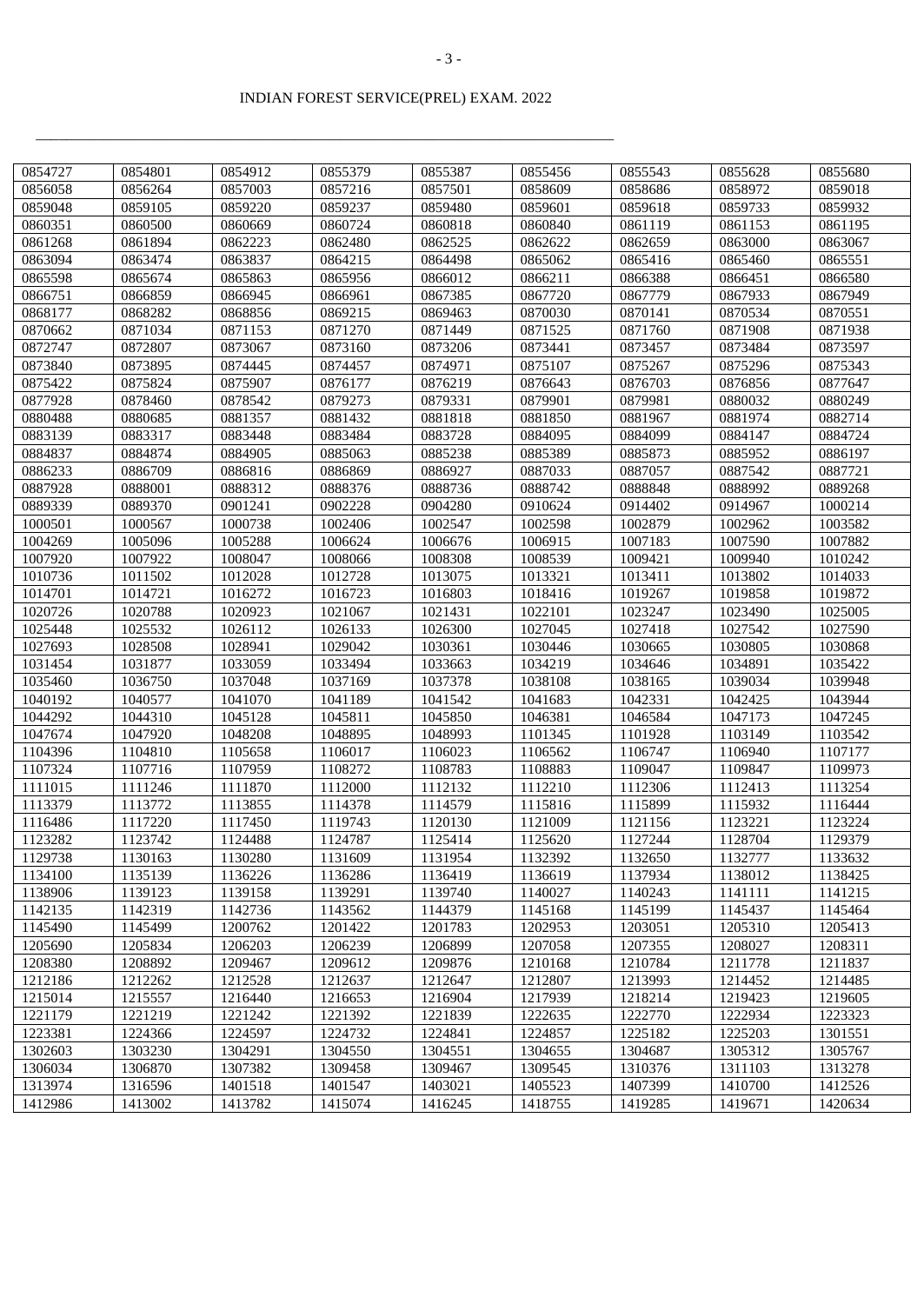\_\_\_\_\_\_\_\_\_\_\_\_\_\_\_\_\_\_\_\_\_\_\_\_\_\_\_\_\_\_\_\_\_\_\_\_\_\_\_\_\_\_\_\_\_\_\_\_\_\_\_\_\_\_\_\_\_\_\_\_\_\_\_\_\_\_\_\_\_\_\_\_\_\_\_\_

| 1421246 | 1500781 | 1500941 | 1502184 | 1502924 | 1504042 | 1504836 | 1504948 | 1506097 |
|---------|---------|---------|---------|---------|---------|---------|---------|---------|
| 1506315 | 1507741 | 1508077 | 1510987 | 1511325 | 1513402 | 1517231 | 1521306 | 1521490 |
| 1522347 | 1523596 | 1523858 | 1524165 | 1524193 | 1524202 | 1524552 | 1525388 | 1526172 |
| 1526182 | 1526995 | 1527091 | 1528201 | 1528769 | 1530694 | 1531687 | 1532237 | 1532620 |
| 1532989 | 1534730 | 1535415 | 1536746 | 1537585 | 1540636 | 1540865 | 1540907 | 1541193 |
| 1602187 | 1700102 | 1702897 | 1704072 | 1704531 | 1705677 | 1801451 | 1801785 | 1803247 |
| 1803446 | 1900030 | 1900956 | 1900972 | 1902205 | 1902434 | 1902819 | 1903314 | 1903324 |
| 1903619 | 1904158 | 1904240 | 1904398 | 1904468 | 1904473 | 1904560 | 1904634 | 1904732 |
| 1905022 | 1905434 | 1905443 | 1905502 | 1906256 | 1906636 | 1906732 | 1907043 | 1908176 |
| 1908293 | 1908599 | 1909442 | 1909839 | 1909852 | 1909989 | 1910269 | 1910483 | 1910520 |
| 1910886 | 1911016 | 1911462 | 1911550 | 1911726 | 1911747 | 1912474 | 1913054 | 1913345 |
| 1914545 | 1915083 | 2001868 | 2002911 | 2002981 | 2100233 | 2101716 | 2103384 | 2108024 |
| 2112650 | 2113618 | 2201469 | 2201611 | 2201669 | 2202925 | 2203599 | 2206637 | 2206962 |
| 2208881 | 2209075 | 2401629 | 2402020 | 2402649 | 2402773 | 2405668 | 2406403 | 2408248 |
| 2410270 | 2600015 | 2600089 | 2600465 | 2602139 | 2602316 | 2602590 | 2602776 | 2602801 |
| 2602814 | 2603240 | 2605074 | 2605639 | 2606194 | 2606241 | 2606388 | 2606621 | 2607606 |
| 2608098 | 2610163 | 2610174 | 2610239 | 2610359 | 2610709 | 2610947 | 2614396 | 2616309 |
| 2616475 | 2617939 | 2618851 | 2619492 | 2620316 | 2621119 | 2621457 | 2621763 | 2621800 |
| 2622081 | 2622965 | 2625234 | 2625329 | 2626368 | 2628074 | 2628186 | 2628485 | 2628750 |
| 2629890 | 2632485 | 2634102 | 2634337 | 2635570 | 2635653 | 2635857 | 2635885 | 2636336 |
| 2637553 | 2638430 | 2639395 | 3402012 | 3403796 | 3404246 | 3404895 | 3405101 | 3405946 |
| 3407835 | 3408827 | 3409359 | 3409412 | 3500284 | 3500380 | 3500385 | 3501146 | 3501718 |
| 3504158 | 3504489 | 3506277 | 3507853 | 3508251 | 3509351 | 3509824 | 3510211 | 3510652 |
| 3510807 | 3510818 | 3513036 | 3514643 | 3515024 | 3515817 | 3516081 | 3516488 | 3517518 |
| 3517632 | 3517853 | 3517919 | 3521509 | 3522152 | 3522175 | 3522481 | 3523347 | 3524169 |
| 3524203 | 3524633 | 3527096 | 3528405 | 3530113 | 3530293 | 3530718 | 3531809 | 3532781 |
| 3533692 | 3534978 | 3534991 | 3536505 | 3538241 | 3538617 | 3540124 | 3540259 | 3540306 |
| 3541919 | 3600020 | 3601257 | 3801523 | 3801919 | 3801952 | 3802466 | 3802585 | 3803068 |
| 3803292 | 3803762 | 3804725 | 3805655 | 3806841 | 3807618 | 3808008 | 3808556 | 3808676 |
| 3809568 | 3900430 | 3900727 | 3900960 | 3902614 | 3903210 | 3903611 | 3907718 | 3911175 |
| 3912199 | 4000644 | 4000956 | 4004215 | 4004883 | 4006616 | 4008358 | 4100206 | 4100451 |
| 4100890 | 4101863 | 4103365 | 4106429 | 4107841 | 4107992 | 4109010 | 4109490 | 4109942 |
| 4110368 | 4113561 | 4115314 | 4115838 | 4116029 | 4116948 | 4117801 | 4118219 | 4118355 |
| 4120754 | 4121991 | 4122077 | 4125103 | 4126503 | 4126710 | 4128259 | 4301786 | 4400278 |
| 4402045 | 4402869 | 4403263 | 4700403 | 4700885 | 4800427 | 4800485 | 4802367 | 4900567 |
| 4900859 | 4901072 | 4902518 | 4903018 | 4903237 | 4907055 | 4908279 | 4909207 | 4909483 |
| 4910129 | 4910379 | 4912252 | 4913073 | 4913622 | 4913686 | 4914477 | 5000142 | 5001220 |
| 5002199 | 5002384 | 5002509 | 5003358 | 5005245 | 5100491 | 5100561 | 5103192 | 5105146 |
| 5105602 | 5105666 | 5108842 | 5109893 | 5112104 | 5200187 | 5200281 | 5201311 | 5201324 |
| 5202235 | 5202429 | 5202492 | 5202522 | 5203267 | 5203533 | 5204154 | 5205083 | 5206278 |
| 5206317 | 5303318 | 5304143 | 5403110 | 5403481 | 5404227 | 5405738 | 5407756 | 5408136 |
| 5408727 | 5409324 | 5411520 | 5412242 | 5412851 | 5414013 | 5415244 | 5417488 | 5600228 |
| 5601013 | 5601080 | 5601108 | 5601253 | 5601709 | 5601743 | 5601946 | 5602604 | 5602753 |
| 5602778 | 5602820 | 5602915 | 5603450 | 5603561 | 5603741 | 5605419 | 5605717 | 5607933 |
| 5608931 | 5700690 | 5701551 | 5704544 | 5706045 | 5706464 | 5800196 | 5800876 | 5801365 |
| 5801571 | 5802589 | 5802678 | 5802742 | 5802827 | 5803141 | 5803472 | 5803500 | 5803518 |
| 5804071 | 5804280 | 5804433 | 5805033 | 5805207 | 5805358 | 5806196 | 5806575 | 5806614 |
| 5806959 | 5807803 | 5808698 | 5809487 | 5810203 | 5810373 | 5810952 | 5811173 | 5811470 |
| 5813365 | 5814364 | 5815218 | 5816133 | 5818172 | 5818489 | 5818727 | 5818870 | 5818889 |
| 5819122 | 5819977 | 5900066 | 5900593 | 5900728 | 5901240 | 5901713 | 5902366 | 5903039 |
| 5904751 | 5905034 | 5907476 | 5907705 | 5907854 | 5908006 | 5908044 | 5909988 | 5910050 |
| 5910320 | 5910856 | 5911266 | 5912679 | 5913354 | 5913755 | 5914314 | 5914377 | 5914868 |
| 5914883 | 5915480 | 5916905 | 5917338 | 5917509 | 5918331 | 5918446 | 5918473 | 5918909 |
| 5918987 | 5920972 | 5921381 | 5922476 | 6002144 | 6002711 | 6002761 | 6005541 | 6009281 |
|         |         |         |         |         |         |         |         |         |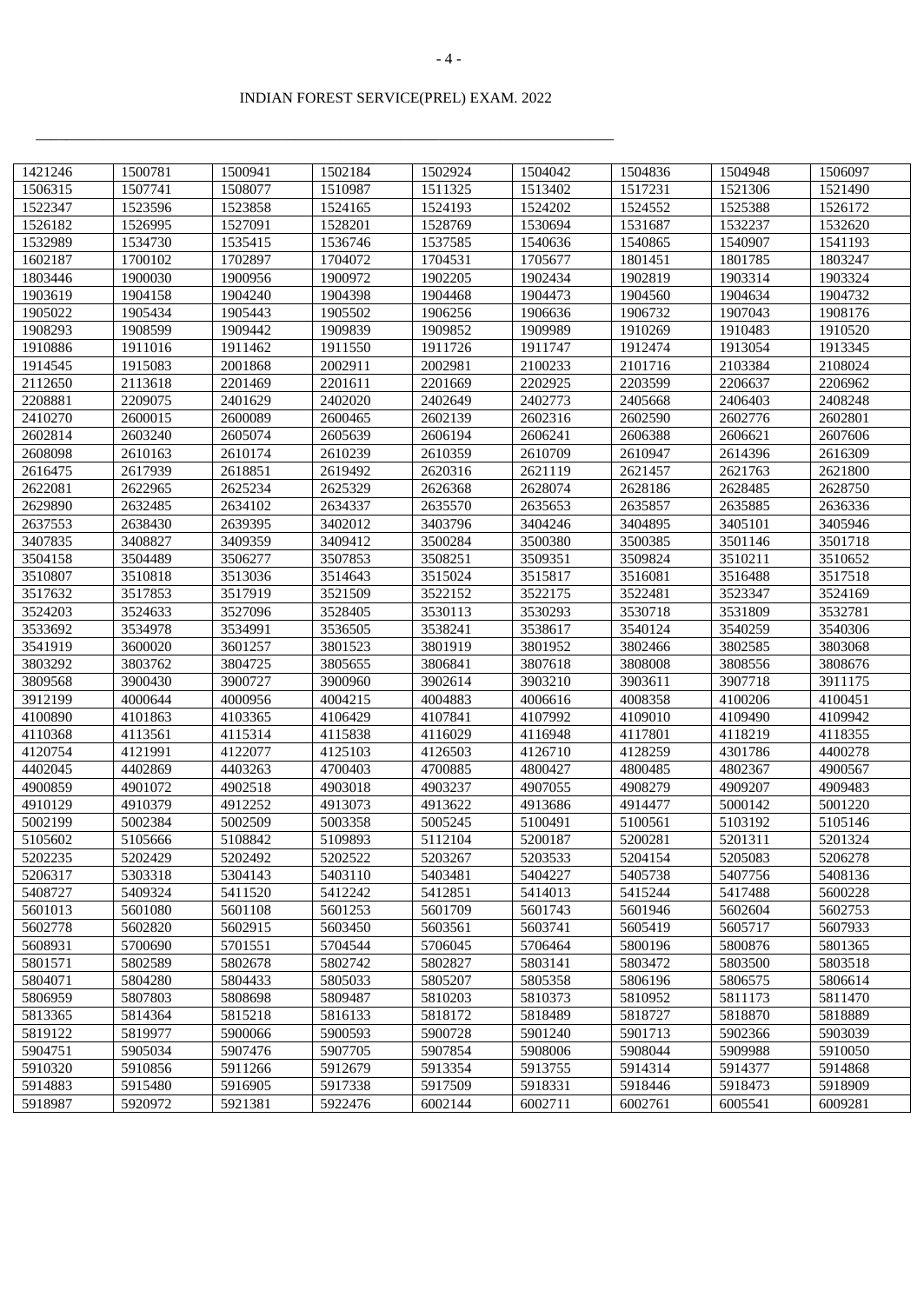\_\_\_\_\_\_\_\_\_\_\_\_\_\_\_\_\_\_\_\_\_\_\_\_\_\_\_\_\_\_\_\_\_\_\_\_\_\_\_\_\_\_\_\_\_\_\_\_\_\_\_\_\_\_\_\_\_\_\_\_\_\_\_\_\_\_\_\_\_\_\_\_\_\_\_\_

| 6012728 | 6013579 | 6013693 | 6015697 | 6015733 | 6017293 | 6106807 | 6107286 | 6107845 |
|---------|---------|---------|---------|---------|---------|---------|---------|---------|
| 6108027 | 6109509 | 6110862 | 6111121 | 6111376 | 6113530 | 6114501 | 6115316 | 6117753 |
| 6121752 | 6123543 | 6202815 | 6203642 | 6203859 | 6203892 | 6204753 | 6206370 | 6206384 |
| 6209045 | 6210041 | 6211554 | 6211737 | 6212064 | 6212745 | 6213230 | 6213630 | 6300153 |
| 6300154 | 6300399 | 6300519 | 6300690 | 6301116 | 6301202 | 6301645 | 6301799 | 6302049 |
| 6302071 | 6302250 | 6302436 | 6302488 | 6302512 | 6302932 | 6302972 | 6303190 | 6304035 |
| 6304039 | 6304082 | 6304134 | 6304260 | 6304504 | 6304670 | 6305336 | 6305779 | 6305922 |
| 6306013 | 6306042 | 6306226 | 6306252 | 6306402 | 6306614 | 6307286 | 6307382 | 6307666 |
| 6308236 | 6308328 | 6308494 | 6308562 | 6308660 | 6308953 | 6308987 | 6309069 | 6309379 |
| 6309445 | 6310265 | 6310380 | 6310614 | 6311307 | 6311755 | 6311758 | 6311838 | 6311956 |
| 6312038 | 6312232 | 6312291 | 6312394 | 6312780 | 6313363 | 6313531 | 6313743 | 6313751 |
| 6314614 | 6314752 | 6314836 | 6315287 | 6315431 | 6315503 | 6315853 | 6315926 | 6316292 |
| 6316534 | 6316764 | 6316896 | 6317151 | 6317273 | 6317451 | 6317777 | 6317980 | 6318046 |
| 6318251 | 6318542 | 6318796 | 6319031 | 6319155 | 6319494 | 6400169 | 6400356 | 6402398 |
| 6402432 | 6403555 | 6404180 | 6405450 | 6405822 | 6406634 | 6407062 | 6407817 | 6408645 |
| 6408700 | 6409575 | 6409826 | 6410340 | 6410413 | 6411008 | 6411291 | 6413101 | 6413731 |
| 6414458 | 6414684 | 6415574 | 6417376 | 6419512 | 6419982 | 6420211 | 6420750 | 6500575 |
| 6501470 | 6501534 | 6502900 | 6502915 | 6505303 | 6505765 | 6600263 | 6600343 | 6600359 |
| 6600405 | 6601042 | 6601058 | 6601537 | 6601862 | 6602045 | 6603639 | 6603841 | 6604038 |
| 6605075 | 6605084 | 6605362 | 6605679 | 6605973 | 6606463 | 6606629 | 6606852 | 6607246 |
| 6607542 | 6607629 | 6607733 | 6607795 | 6608336 | 6608768 | 6608823 | 6608866 | 6609062 |
| 6609216 | 6609315 | 6609497 | 6609709 | 6609713 | 6609932 | 6610007 | 6610115 | 6610281 |
| 6610622 | 6611230 | 6611475 | 6611558 | 6611609 | 6611673 | 6611929 | 6612593 | 6613405 |
| 6613913 | 6614416 | 6614717 | 6615044 | 6615211 | 6615491 | 6615618 | 6615879 | 6615946 |
| 6616075 | 6616417 | 6616808 | 6616823 | 6617514 | 6617765 | 6617808 | 6617984 | 6618163 |
| 6618195 | 6618259 | 6618273 | 6618986 | 6619065 | 6619151 | 6619232 | 6619434 | 6619443 |
| 6619495 | 6619885 | 6619912 | 6620027 | 6620472 | 6620826 | 6620918 | 6621279 | 6621469 |
| 6621613 | 6622099 | 6622116 | 6622596 | 6622687 | 6623079 | 6623262 | 6623598 | 6623944 |
| 6624211 | 6624651 | 6624841 | 6625085 | 6625285 | 6625469 | 6625837 | 6626319 | 6626456 |
| 6628007 | 6628370 | 6628623 | 6629017 | 6629325 | 6629956 | 6630253 | 6630386 | 6630389 |
| 6630400 | 6630424 | 6630476 | 6700170 | 6700533 | 6701720 | 6701739 | 6701987 | 6702553 |
| 6705250 | 6800118 | 6800497 | 6802790 | 6805844 | 6806171 | 6807758 | 6810072 | 6811934 |
| 6900206 | 6900273 | 6900977 | 6901189 | 6903100 | 6903828 | 6907364 | 6907942 | 6909398 |
|         |         |         |         |         |         |         | 7000659 |         |
| 6910632 | 6911848 | 6912323 | 6912332 | 6912720 | 7000396 | 7000417 |         | 7000756 |
| 7001542 | 7002342 | 7004148 | 7004231 | 7004673 | 7004981 | 7004995 | 7005110 | 7006108 |
| 7100749 | 7101765 | 7101772 | 7102111 | 7104906 | 7105173 | 7105682 | 7203835 | 7203839 |
| 7300656 | 7301367 | 7301583 | 7302123 | 7303744 | 7304502 | 7304781 | 7304940 | 7305028 |
| 7502488 | 7503614 | 7504214 | 7600883 | 7601360 | 7700791 | 7705066 | 7706997 | 7707793 |
| 7708284 | 7800272 | 7802562 | 7802599 | 7802676 | 7803218 | 7803458 | 7803459 | 7803669 |
| 7803788 | 7804464 | 7806265 | 7806717 | 7807855 | 7807910 | 7808068 | 7808401 | 7809428 |
| 7810163 | 7810339 | 7810678 | 7811591 | 7812254 | 7813097 | 7813628 | 7814684 | 7815739 |
| 7816406 | 7816484 | 7900904 | 7902506 | 7902829 | 7903643 | 7906057 | 7906487 | 7908064 |
| 7908468 | 7910281 | 7912389 | 7913225 | 7915506 | 7916106 | 7916601 | 7917128 | 7917529 |
| 8008257 | 8008930 | 8102009 | 8202889 | 8203495 | 8204568 | 8501090 | 8501470 | 8501925 |
| 8502333 | 8502592 | 8600315 | 8600425 | 8601564 | 8601982 | 8602179 | 8604878 | 8605153 |
| 8605225 | 8701111 | 8701902 | 8702540 | 8704050 | 8704130 | 8704837 | 8800060 | 8800344 |
| 8800592 | 8900497 | 8900502 |         |         |         |         |         |         |

#### CONCLUDED

UNION PUBLIC SERVICE COMMISSION

\_\_\_\_\_\_\_\_\_\_\_\_\_\_\_\_\_\_\_\_\_\_\_\_\_\_\_\_\_\_\_\_\_\_\_\_\_\_\_\_\_\_\_\_\_\_\_\_\_\_\_\_\_\_\_\_\_\_\_\_\_\_\_\_\_\_\_